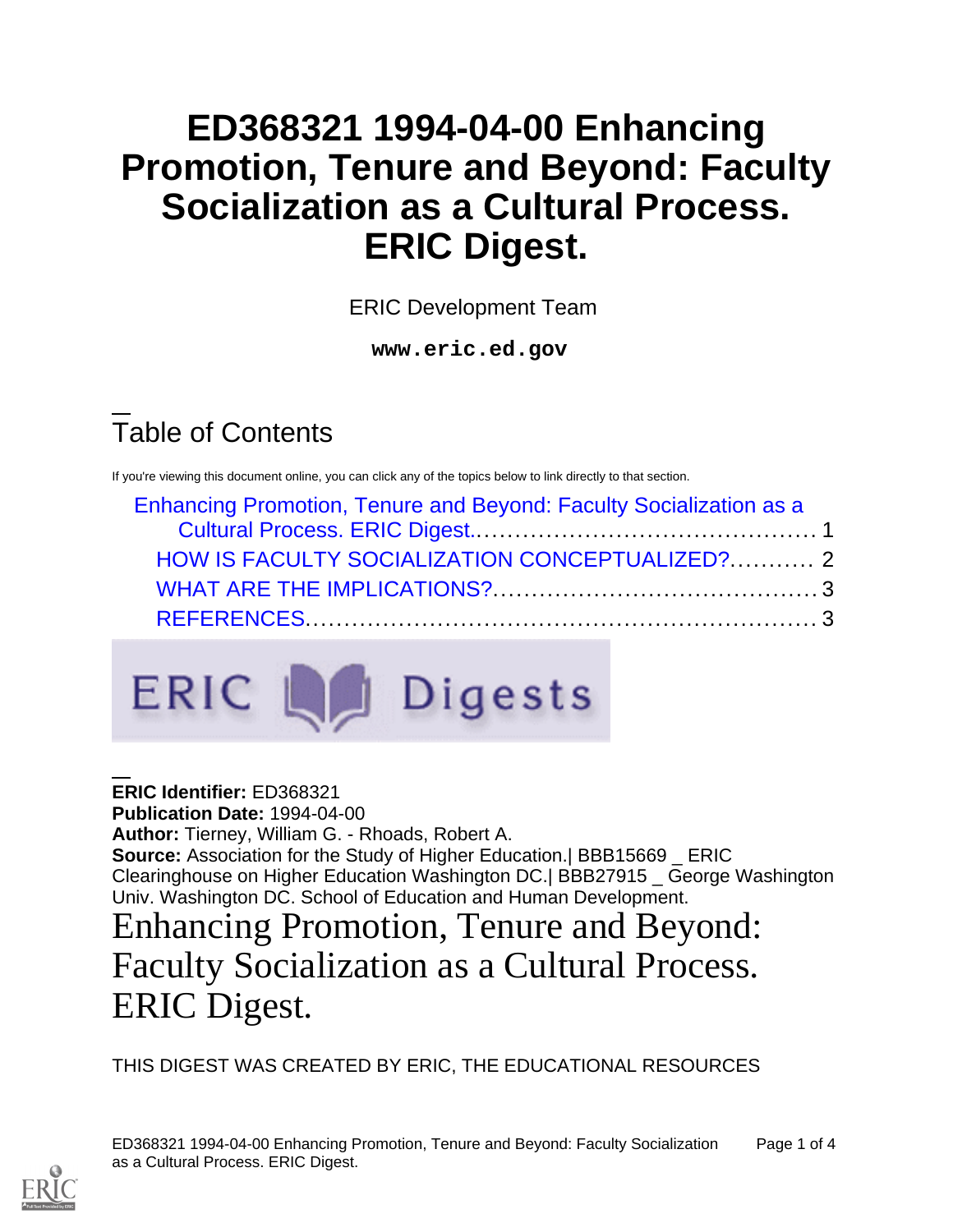#### INFORMATION CENTER. FOR MORE INFORMATION ABOUT ERIC, CONTACT ACCESS ERIC 1-800-LET-ERIC WHAT IS THE SIGNIFICANCE OF FACULTY SOCIALIZATION?

Over the last two decades, higher education has come under attack. At the center of much of the criticism lies the United States professoriate. Some critics believe that faculty emphasize research at the expense of quality teaching. Others believe that faculty fail to adequately address today's diverse student body. In either case, understanding the many roles faculty play in the formal and informal life of college and university settings is critical if we are to improve our academic organizations.

The multiple roles faculty adopt reflect their learning experiences--their socialization. Hence, understanding faculty socialization is imperative if we are to change our academic settings.

### <span id="page-1-0"></span>HOW IS FACULTY SOCIALIZATION CONCEPTUALIZED?

The values, beliefs, and attitudes held by faculty reflect their socialization experiences and, in essence, mirror faculty culture. In examining faculty socialization through faculty culture, we adopt Geertz's view of culture where culture shapes and is shaped by social interaction (1973). To understand faculty socialization--how faculty learn to be faculty--we first must come to terms with the cultural forces which shape faculty life: the national culture, the culture of the profession, the disciplinary culture, the institutional culture, and individual cultural differences (Clark 1987).

Faculty socialization takes place in two general stages. The anticipatory stage includes undergraduate and especially graduate learning experiences. During graduate school, prospective faculty are intimately exposed to the norms of the professoriate. At the conclusion of the graduate experience, prospective faculty have a solid understanding of what faculty life is like.

As graduate students leave their student status behind and are hired as new faculty, they enter the second stage of faculty socialization--the organizational stage. During this stage, faculty novices face a number of organizational challenges through which they often muddle by trial and error (Van Maanen and Schein 1979). For many new faculty, the first two years are characterized by loneliness and intellectual isolation, lack of collegial support, and heavy work loads and time constraints (Boice 1992).

While significant numbers of new faculty leave academe, many find ways of coping with the stress of academic life and move from their novice status to more senior roles. Central to faculty advancement is the promotion and tenure process. From a cultural perspective, promotion and tenure practices serve as rites of passage to higher organizational status.

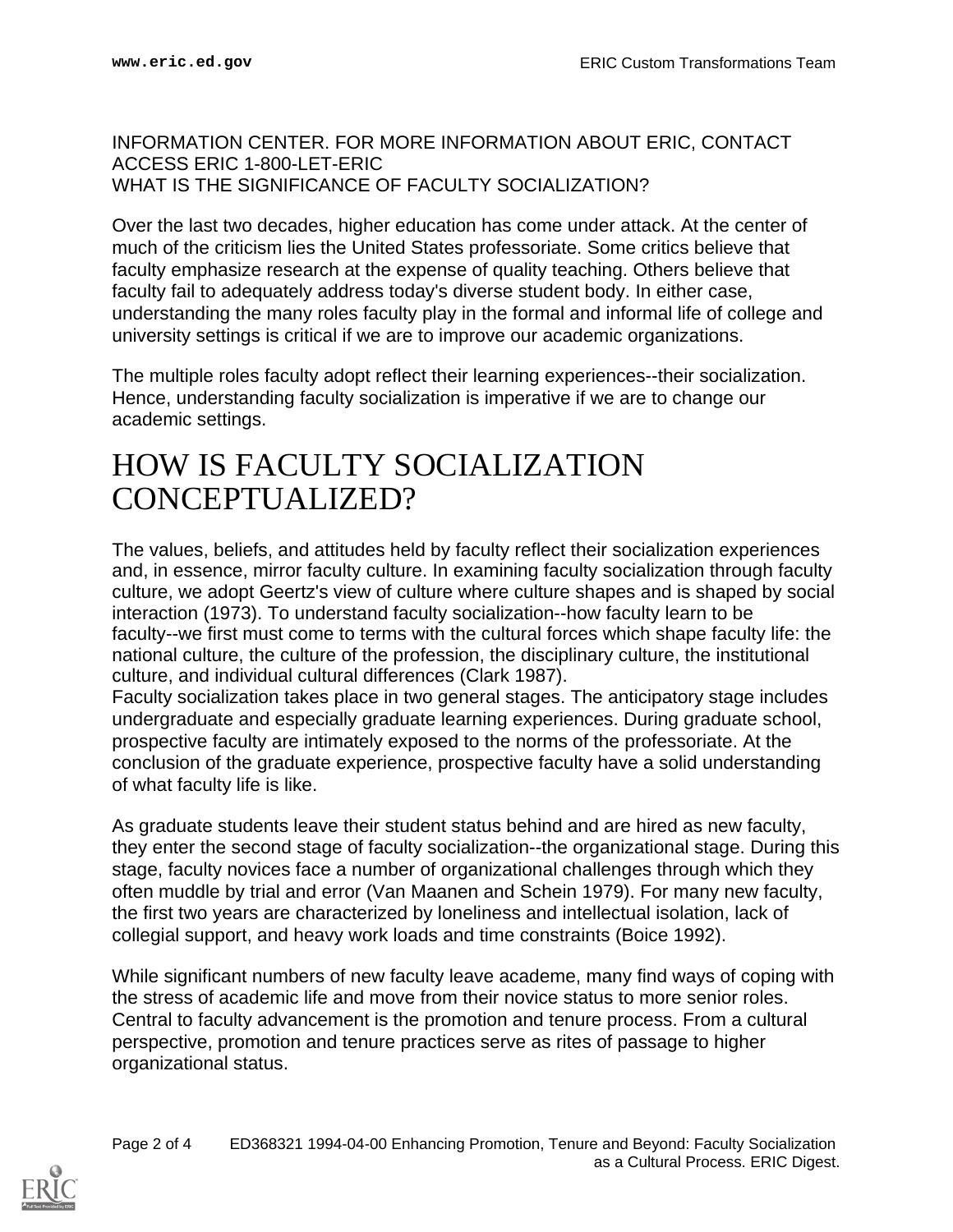Although the early years of faculty life may be the most challenging, experienced faculty also face organizational obstacles which require ongoing learning. In this light, faculty socialization must be seen as a continuous process where even the most senior faculty must learn and relearn their roles within academic institutions.

In addition to being ongoing, socialization is bidirectional. Not only do people adapt to organizations, but organizations continually must adapt to their members. Viewing faculty socialization as bidirectional is crucial in creating diverse academic communities. While professors change to meet the demands of their academic institutions, colleges and universities must modify their structures to meet the needs of their diverse members. This means promotion and tenure rituals, as well as faculty development programs, must be continually reviewed.

### <span id="page-2-0"></span>WHAT ARE THE IMPLICATIONS?

Organizational culture is complex, and individuals who are new to an organization will interpret that culture in different ways. Messages get confused and misinterpreted. Our contention is that the organizational messages related to succeeding as a faculty member--achieving tenure, for example--need to be clearly spelled out so that all organizational members have similar information from which to make decisions. In other words, faculty socialization should take place within the parameters of clearly articulated organizational goals and objectives.

The issues raised throughout this report relate to culture and commitment: What are the values to which academic organizations aspire? How do they communicate those values to organizational members? How do organizations affirm those values through various organizational structures? Our argument throughout this monograph is that coming to terms with faculty socialization holds answers to the preceding questions.

### <span id="page-2-1"></span>REFERENCES

Boice, R. 1992. The New Faculty Member. San Francisco: Jossey-Bass. Boyer, E.L. 1990. Scholarship Reconsidered: Priorities of the Professoriate. Princeton, N.J.: The Carnegie Foundation for the Advancement of Teaching. ED 326 149. 151 pp. MF-07. PC not available. EDRS.

Fink, L.D. 1984. The First Year of College Teaching. New Directions for Teaching and Learning No. 17. San Francisco: Jossey-Bass.

Jarvis, D.K. 1991. Junior Faculty Development: A Handbook. New York: The Modern Language Association of America.

Schuster, J.H., and D.W. Wheeler, eds. 1990. Enhancing Faculty Careers: Strategies for Development and Renewal. San Francisco: Jossey-Bass.